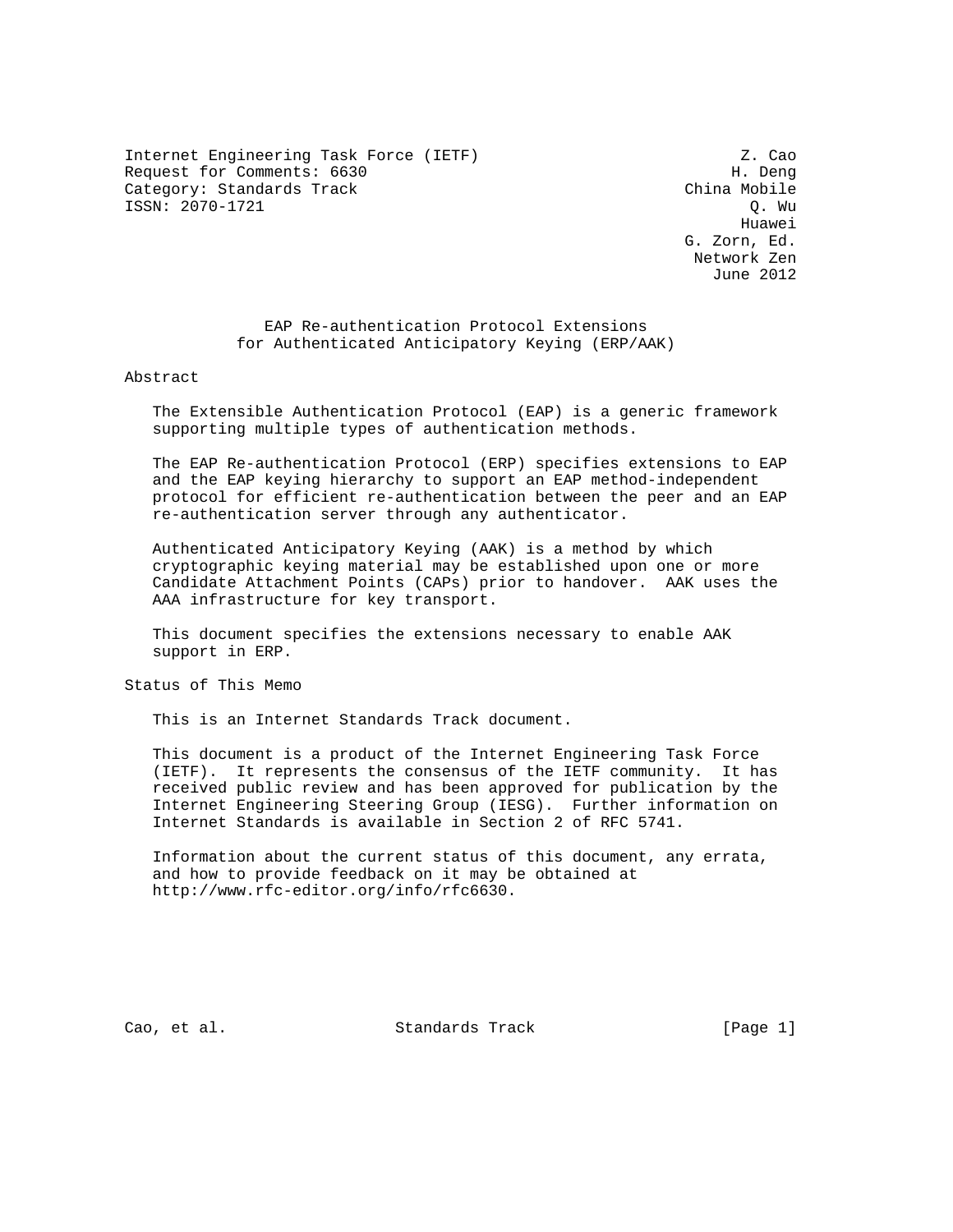# Copyright Notice

 Copyright (c) 2012 IETF Trust and the persons identified as the document authors. All rights reserved.

 This document is subject to BCP 78 and the IETF Trust's Legal Provisions Relating to IETF Documents (http://trustee.ietf.org/license-info) in effect on the date of publication of this document. Please review these documents carefully, as they describe your rights and restrictions with respect to this document. Code Components extracted from this document must include Simplified BSD License text as described in Section 4.e of the Trust Legal Provisions and are provided without warranty as described in the Simplified BSD License.

Table of Contents

| 2.1                                                        | 3              |
|------------------------------------------------------------|----------------|
|                                                            | 3              |
| 2.2.                                                       | 3              |
| $\overline{3}$ .                                           | $\overline{4}$ |
|                                                            | 7              |
| 4.1. Derivation of the pRK and pMSK 8                      |                |
|                                                            |                |
| 5.1. EAP-Initiate/Re-auth-Start Packet and TLV Extension 9 |                |
| 5.2. EAP-Initiate/Re-auth Packet and TLV Extension 10      |                |
| 5.3. EAP-Finish/Re-auth Packet and TLV Extension 12        |                |
| 5.4. TV and TLV Attributes 14                              |                |
| 6. Lower-Layer Considerations 15                           |                |
| AAA Transport Considerations 15<br>7.                      |                |
| Security Considerations 15<br>8 <sub>1</sub>               |                |
| 9.                                                         |                |
|                                                            |                |
|                                                            |                |
| 11.1. Normative References 18                              |                |
| 11.2. Informative References 19                            |                |
|                                                            |                |

Cao, et al. Standards Track [Page 2]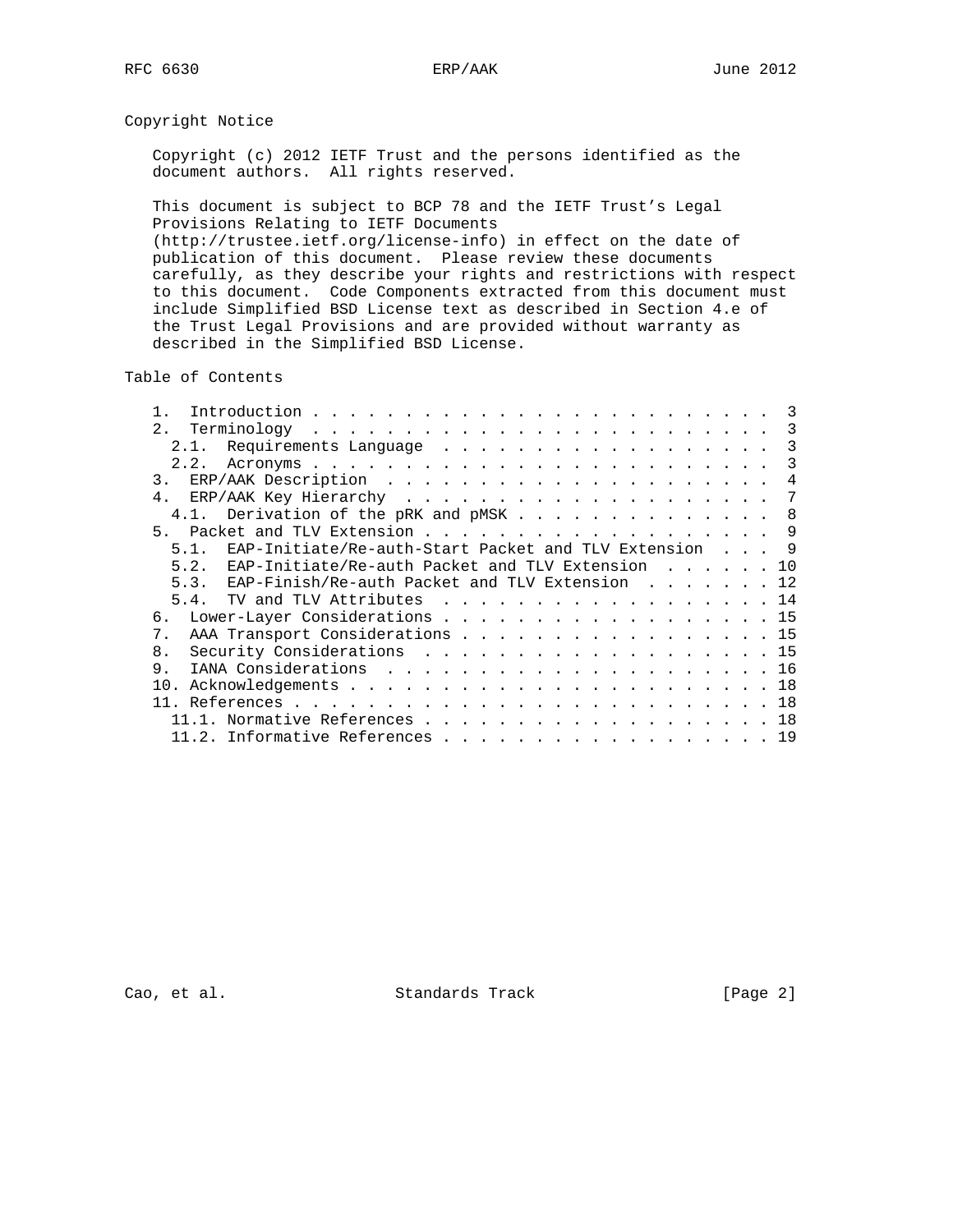# 1. Introduction

 The Extensible Authentication Protocol (EAP) [RFC3748] is a generic framework supporting multiple types of authentication methods. In systems where EAP is used for authentication, it is desirable not to repeat the entire EAP exchange with another authenticator. The EAP Re-authentication Protocol (ERP) [RFC5296] specifies extensions to EAP and the EAP keying hierarchy to support an EAP method-independent protocol for efficient re-authentication between the EAP re-authentication peer and an EAP re-authentication server through any authenticator. The re-authentication server may be in the home network or in the local network to which the mobile host (i.e., the EAP re-authentication peer) is connecting.

 Authenticated Anticipatory Keying (AAK) [RFC5836] is a method by which cryptographic keying material may be established upon one or more Candidate Attachment Points (CAPs) prior to handover. AAK utilizes the AAA infrastructure for key transport.

 This document specifies the extensions necessary to enable AAK support in ERP.

- 2. Terminology
- 2.1. Requirements Language

 The key words "MUST", "MUST NOT", "REQUIRED", "SHALL", "SHALL NOT", "SHOULD", "SHOULD NOT", "RECOMMENDED", "MAY", and "OPTIONAL" in this document are to be interpreted as described in [RFC2119].

2.2. Acronyms

The following acronyms are used in this document; see the references for more details.

AAA

Authentication, Authorization, and Accounting [RFC3588]

CAP

Candidate Attachment Point [RFC5836]

DSRK

Domain-Specific Root Key [RFC5295]

EA

Abbreviation for "ERP/AAK"

Cao, et al. Standards Track [Page 3]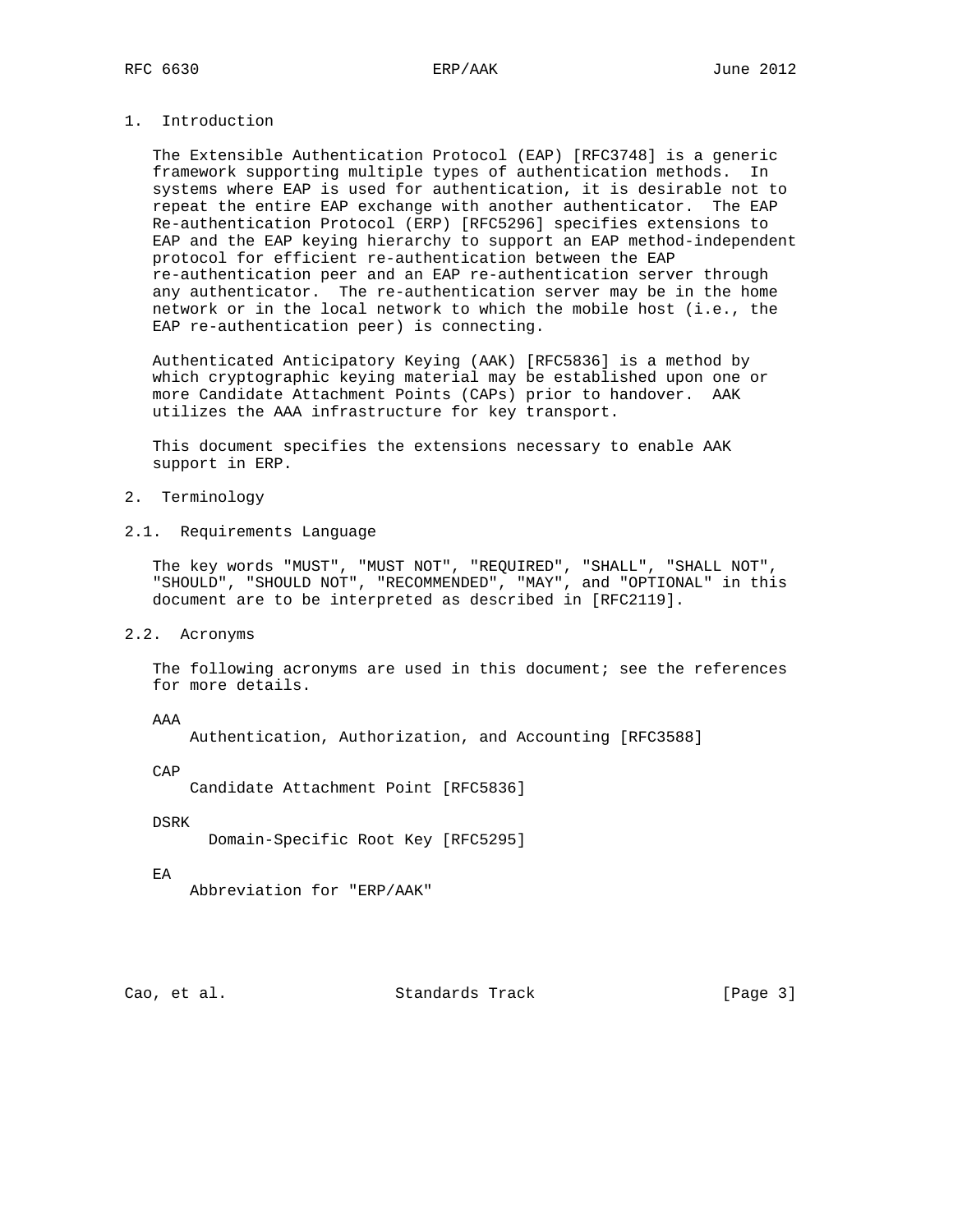EA Peer An EAP peer that supports the ERP/AAK. Note that all references to "peer" in this document imply an EA peer, unless specifically noted otherwise.

NAI

Network Access Identifier [RFC4282]

pMSK

pre-established Master Session Key

pRK

pre-established Root Key

rIK

re-authentication Integrity Key [RFC5296]

rRK

re-authentication Root Key [RFC5296]

SAP

Serving Attachment Point [RFC5836]

3. ERP/AAK Description

 ERP/AAK is intended to allow (upon request by the peer) the establishment of cryptographic keying materials on a single Candidate Attachment Point prior to the arrival of the peer at the Candidate Access Network (CAN).

 In this document, ERP/AAK support by the peer is assumed. Also, it is assumed that the peer has previously completed full EAP authentication and that either the peer or the SAP knows the identities of neighboring attachment points. Note that the behavior of a peer that does not support the ERP-AAK scheme defined in this specification is out of the scope of this document. Figure 1 shows the general protocol exchange by which the keying material is established on the CAP.

Cao, et al. Standards Track [Page 4]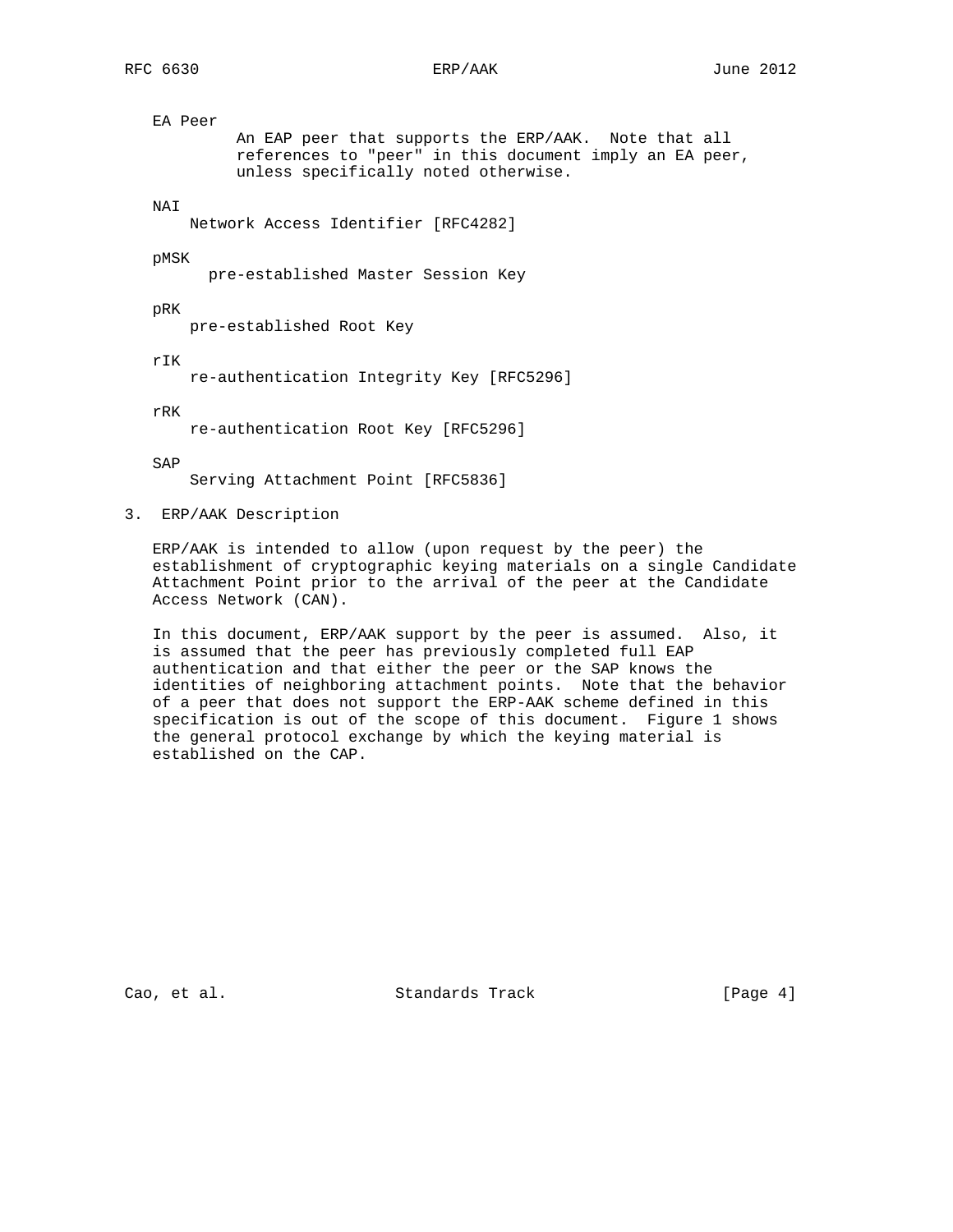

Figure 1: ERP/AAK Exchange

Cao, et al. Standards Track [Page 5]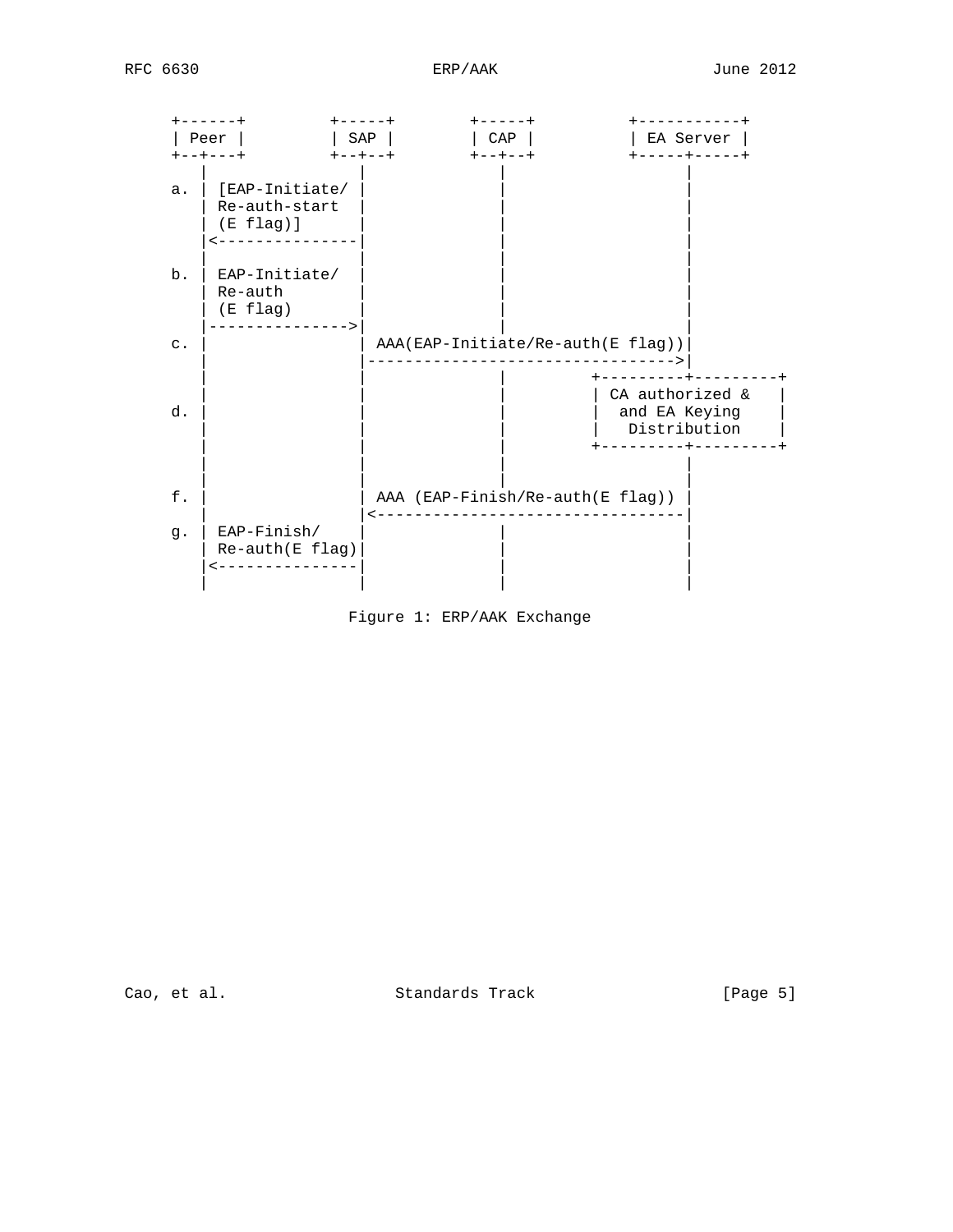

Figure 2: Key Distribution for ERP/AAK

 ERP/AAK reuses the packet format defined by ERP, but specifies a new flag to differentiate EAP early authentication from EAP re-authentication. The peer initiates ERP/AAK without an external trigger, or initiates ERP/AAK in response to an EAP-Initiate/ Re-Auth-Start message from the SAP.

 In the latter case, the SAP MAY send the identity of one or more Candidate Attachment Points to which the SAP is adjacent to the peer in the EAP-Initiate/Re-auth-Start message (see step a in Figure 1). The peer SHOULD override the identity of CAP(s) carried in the EAP-Initiate/Re-auth-Start message by sending EAP-Initiate/Re-auth with the E flag set if it knows to which CAP it will move. If the EAP-Initiate/Re-auth-Start packet is not supported by the peer, it MUST be silently discarded.

 If the peer initiates ERP/AAK, the peer MAY send an early authentication request message (EAP-Initiate/Re-auth with the E flag set) containing the keyName-NAI, the CAP-Identifier, rIK, and sequence number (see step b in Figure 1). The realm in the keyName- NAI field is used to locate the peer's ERP/AAK server. The CAP- Identifier is used to identify the CAP. The re-authentication Integrity Key (rIK) is defined by Narayanan & Dondeti in [RFC5296] and is used to protect the integrity of the message. The sequence number is used for replay protection.

 The SAP SHOULD verify the integrity of this message at step b. If this verification fails, the SAP MUST send an EAP-Finish/Re-auth message with the Result flag set to '1' (Failure). If the

Cao, et al. Standards Track [Page 6]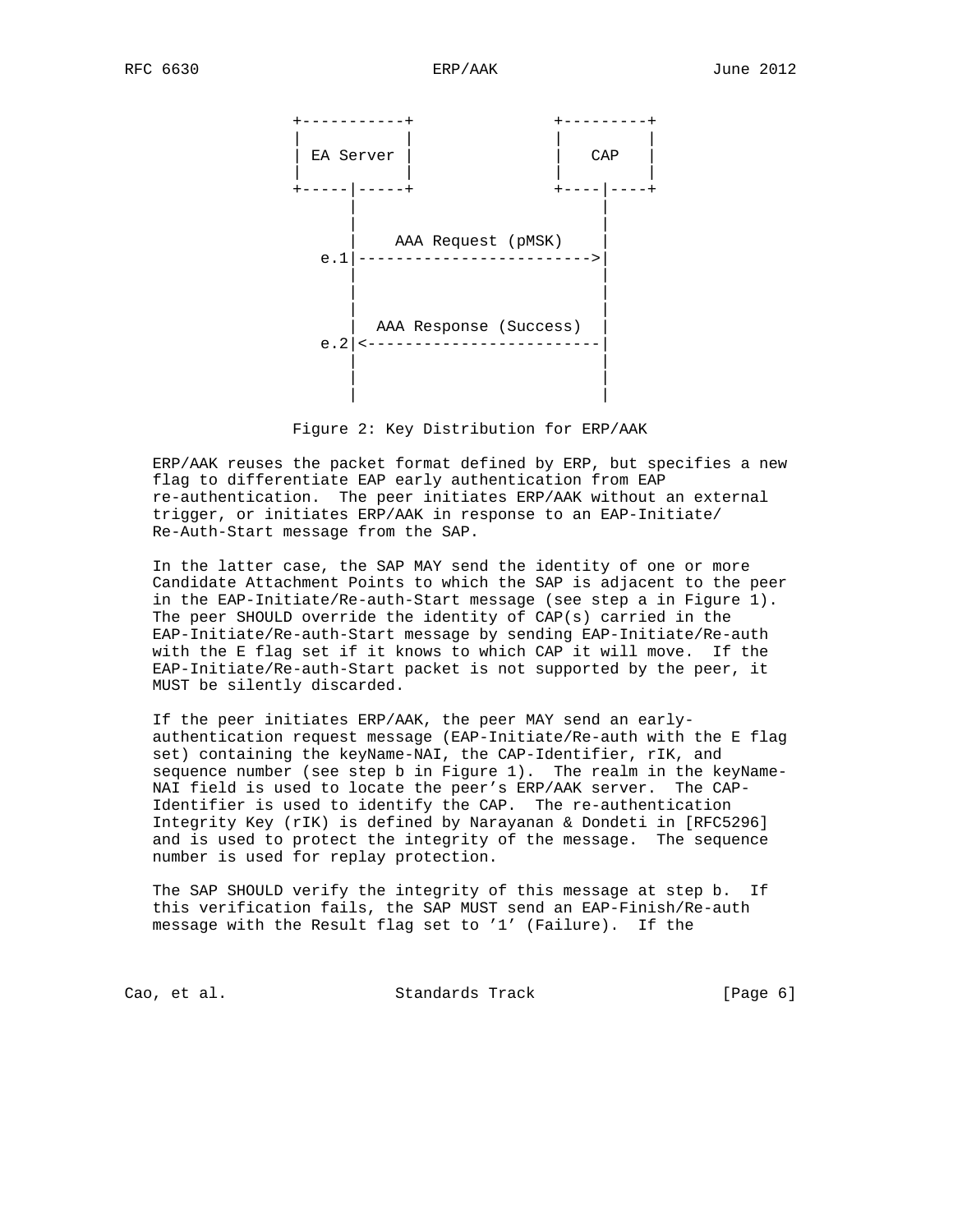verification succeeds, the SAP SHOULD encapsulate the early authentication message into a AAA message and send it to the peer's ERP/AAK server in the realm indicated in the keyName-NAI field (see step c in Figure 1).

 Upon receiving the message, the ERP/AAK server MUST first use the keyName indicated in the keyName-NAI to look up the rIK and check the integrity and freshness of the message. Then, the ERP/AAK server MUST verify the identity of the peer by checking the username portion of the KeyName-NAI. If any of the checks fail, the server MUST send an early-authentication finish message (EAP-Finish/Re-auth with E flag set) with the Result flag set to '1'. Next, the server MUST authorize the CAP specified in the CAP-Identifier TLV. In the success case, the server MUST derive a pMSK from the pRK for the CAP carried in the CAP-Identifier field using the sequence number associated with CAP-Identifier as an input to the key derivation. (see step d in Figure 1).

 Then, the ERP/AAK server MUST transport the pMSK to the authorized CAP via AAA (see Section 7) as illustrated above (see steps e.1 and e.2 in Figure 2). Note that key distribution in Figure 2 is one part of step d in Figure 1.

 Finally, in response to the EAP-Initiate/Re-auth message, the ERP/AAK server SHOULD send the early-authentication finish message (EAP-- -Finish/Re-auth with E flag set) containing the identity of the authorized CAP to the peer via the SAP along with the lifetime of the pMSK. If the peer also requests the rRK Lifetime, the ERP/AAK server SHOULD send the rRK Lifetime in the EAP-Finish/Re-auth message (see steps f and g in Figure 1).

4. ERP/AAK Key Hierarchy

 ERP/AAK uses a key hierarchy similar to that of ERP. The ERP/AAK pre-established Root Key (pRK) is derived from either the EMSK or the DSRK as specified below (see Section 4.1). In general, the pRK is derived from the EMSK if the peer is located in the home AAA realm and derived from the DSRK if the peer is in a visited realm. The DSRK is delivered from the EAP server to the ERP/AAK server as specified in [KEYTRAN]. If the peer has previously been authenticated by means of ERP or ERP/AAK, the DSRK SHOULD be directly reused.

Cao, et al. Standards Track [Page 7]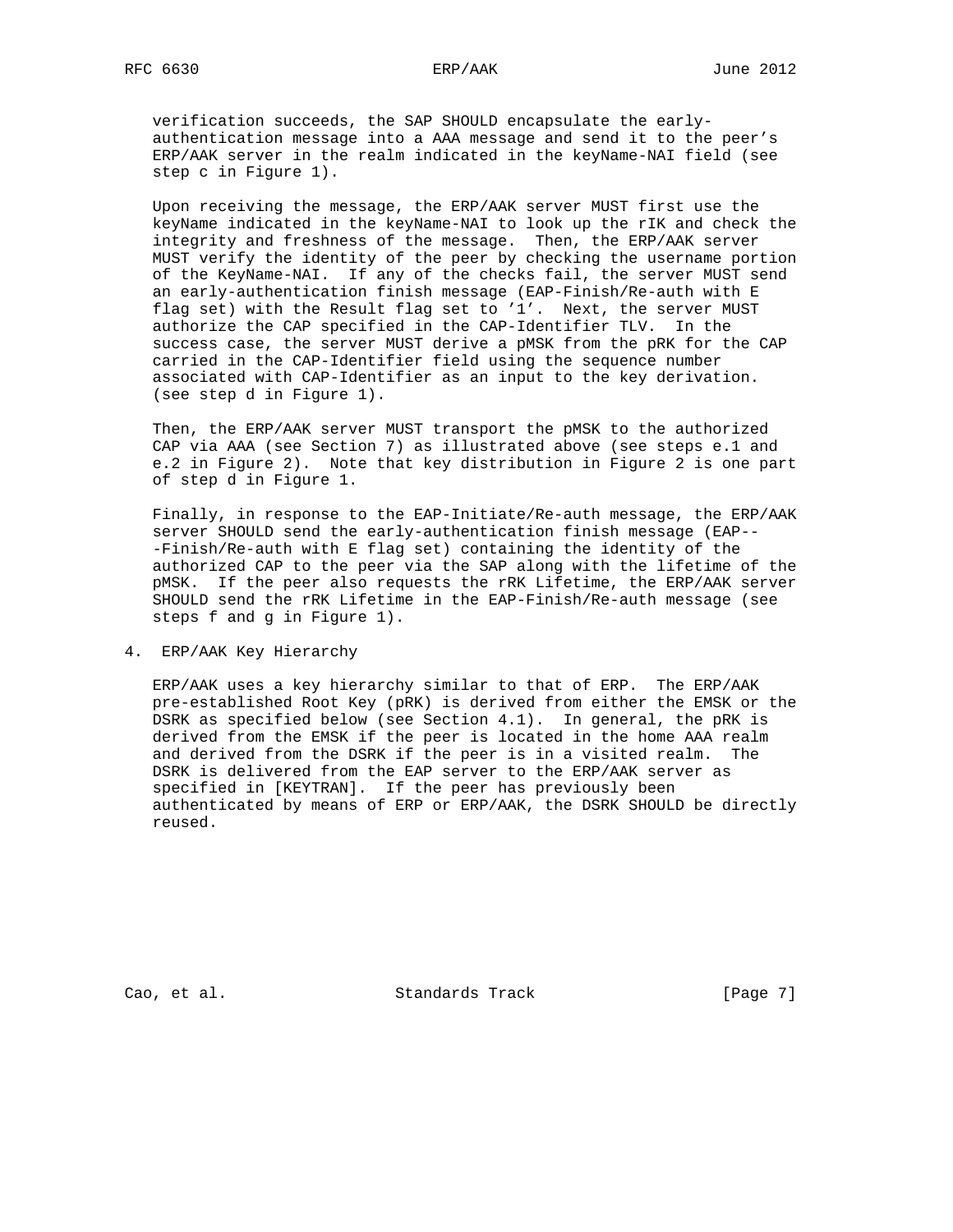

### Figure 3: ERP/AAK Root Key Derivation

 Similarly, the pre-established Master Session Key (pMSK) is derived from the pRK. The pMSK is established for the CAP when the peer early authenticates to the network. The hierarchy relationship is illustrated Figure 4, below.



Figure 4: ERP/AAK Key Hierarchy

4.1. Derivation of the pRK and pMSK

The rRK is derived as specified in [RFC5295].

 $pRK = KDF (K, S)$ , where

 $K = EMSK$  or  $K = DSRK$  and

 $S = pRK$  Label | "\0" | length

The pRK Label is an IANA-assigned 8-bit ASCII string:

EAP Early-Authentication Root Key@ietf.org

 assigned from the "User Specific Root Keys (USRK) Key Labels" name space in accordance with Salowey, et al. [RFC5295]. The KDF and algorithm agility for the KDF are also defined in RFC 5295. The KDF algorithm is indicated in the cryptosuite field or list of cryptosuites TLV payload as specified in Sections 5.2 and 5.3.

The pMSK uses the same KDF as pRK and is derived as follows:

 $pMSK = KDF (K, S)$ , where

K = pRK and

 $S = pMSK$  label | "\0" | SEQ | length

Cao, et al. Standards Track [Page 8]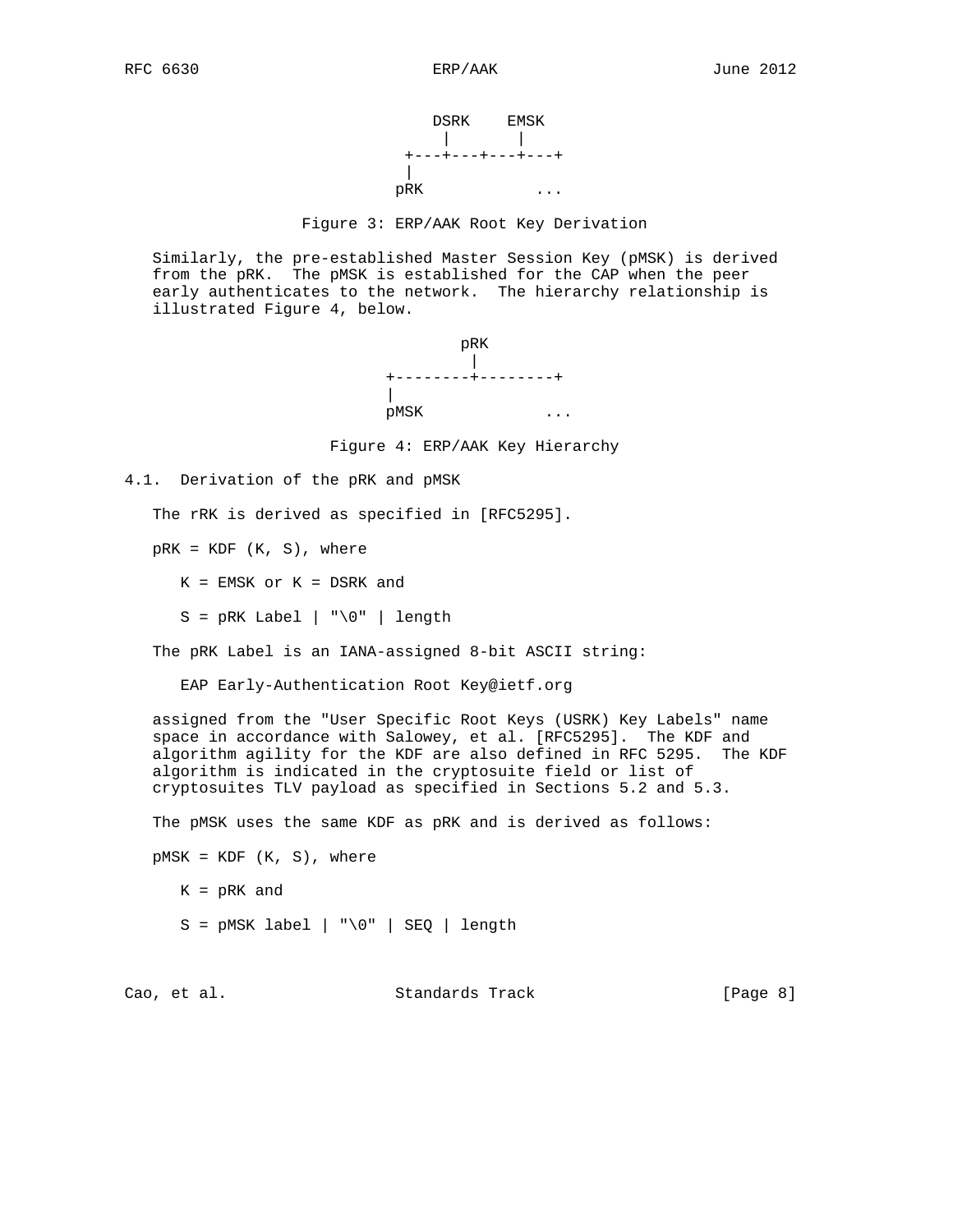The pMSK label is the 8-bit ASCII string:

EAP Early-Authentication Master Session Key@ietf.org

 The length field refers to the length of the pMSK in octets encoded as specified in RFC 5295. SEQ is sent by either the peer or the server in the ERP/AAK message using the SEQ field or the Sequence number TLV. It is encoded as a 16-bit number as specified in Sections 5.2 and 5.3.

5. Packet and TLV Extension

 This section describes the packet and TLV extensions for the ERP/AAK exchange.

## 5.1. EAP-Initiate/Re-auth-Start Packet and TLV Extension

 Figure 5 shows the new parameters contained in the EAP-Initiate/ Re-auth-Start packet defined in [RFC5296].

 $0$  and  $1$  and  $2$  3 0 1 2 3 4 5 6 7 8 9 0 1 2 3 4 5 6 7 8 9 0 1 2 3 4 5 6 7 8 9 0 1 +-+-+-+-+-+-+-+-+-+-+-+-+-+-+-+-+-+-+-+-+-+-+-+-+-+-+-+-+-+-+-+-+ | Code | Identifier | Length | +-+-+-+-+-+-+-+-+-+-+-+-+-+-+-+-+-+-+-+-+-+-+-+-+-+-+-+-+-+-+-+-+ Type  $|E|$  Reserved  $|$  1 or more TVs or TLVs  $\sim$ +-+-+-+-+-+-+-+-+-+-+-+-+-+-+-+-+-+-+-+-+-+-+-+-+-+-+-+-+-+-+-+-+

Figure 5: EAP-Initiate/Re-auth-Start Extension

Flags

 'E' - The E flag is used to indicate early authentication. This field MUST be set to '1' if early authentication is in use, and it MUST be set to '0' otherwise.

 The rest of the 7 bits (Reserved) MUST be set to 0 and ignored on reception.

Type/Values (TVs) and TLVs

 CAP-Identifier: Carried in a TLV payload. The format is identical to that of a DiameterIdentity [RFC3588]. It is used by the SAP to advertise the identity of the CAP to the peer. Exactly one CAP-Identifier TLV MAY be included in the EAP-Initiate/Re-auth-Start packet if the SAP has performed CAP discovery.

Cao, et al. Standards Track [Page 9]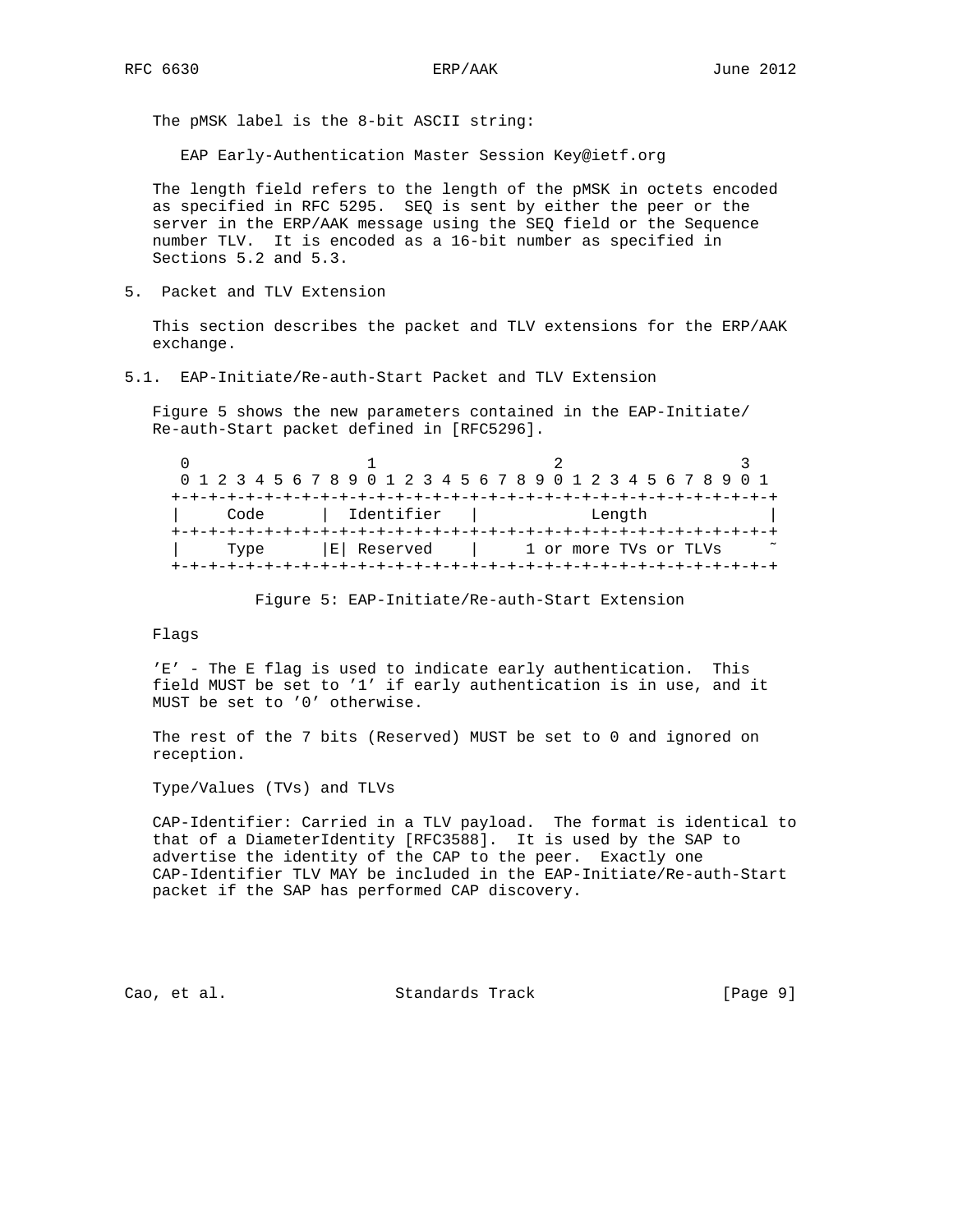If the EAP-Initiate/Re-auth-Start packet is not supported by the peer, it SHOULD be discarded silently.

## 5.2. EAP-Initiate/Re-auth Packet and TLV Extension

 Figure 6 illustrates the new parameters contained in the EAP-Initiate/Re-auth packet defined in [RFC5296].

 $0$  and  $1$  and  $2$  3 0 1 2 3 4 5 6 7 8 9 0 1 2 3 4 5 6 7 8 9 0 1 2 3 4 5 6 7 8 9 0 1 +-+-+-+-+-+-+-+-+-+-+-+-+-+-+-+-+-+-+-+-+-+-+-+-+-+-+-+-+-+-+-+-+ | Code | Identifier | Length | +-+-+-+-+-+-+-+-+-+-+-+-+-+-+-+-+-+-+-+-+-+-+-+-+-+-+-+-+-+-+-+-+  $\texttt{Type}$  |R|x|L|E|Resved | SEQ +-+-+-+-+-+-+-+-+-+-+-+-+-+-+-+-+-+-+-+-+-+-+-+-+-+-+-+-+-+-+-+-+ 1 or more TVs or TLVs +-+-+-+-+-+-+-+-+-+-+-+-+-+-+-+-+-+-+-+-+-+-+-+-+-+-+-+-+-+-+-+-+ | Cryptosuite | Authentication Tag +-+-+-+-+-+-+-+-+-+-+-+-+-+-+-+-+-+-+-+-+-+-+-+-+-+-+-+-+-+-+-+-+

Figure 6: EAP-Initiate/Re-auth Extension

## Flags

'x' - The x flag is reserved. It MUST be ignored on receipt.

 'L' - As defined in Section 5.3.2 of [RFC5296], this bit is used to request the key lifetimes from the server.

'E' - The E flag is used to indicate early authentication.

 The first bit(R) and final 4 bits (Resved) MUST be set to 0 and ignored on reception.

SEQ

 As defined in Section 5.3.2 of [RFC5296], this field is 16-bit sequence number and used for replay protection.

TVs and TLVs

 keyName-NAI: As defined in [RFC5296], this is carried in a TLV payload. The Type is 1. The NAI is variable in length, not exceeding 253 octets. The username part of the NAI is the EMSKname used to identify the peer. The realm part of the NAI is the peer's home domain name if the peer communicates with the home EA server or the domain to which the peer is currently attached (i.e., local domain name) if the peer communicates with a local EA server. The

Cao, et al. Standards Track [Page 10]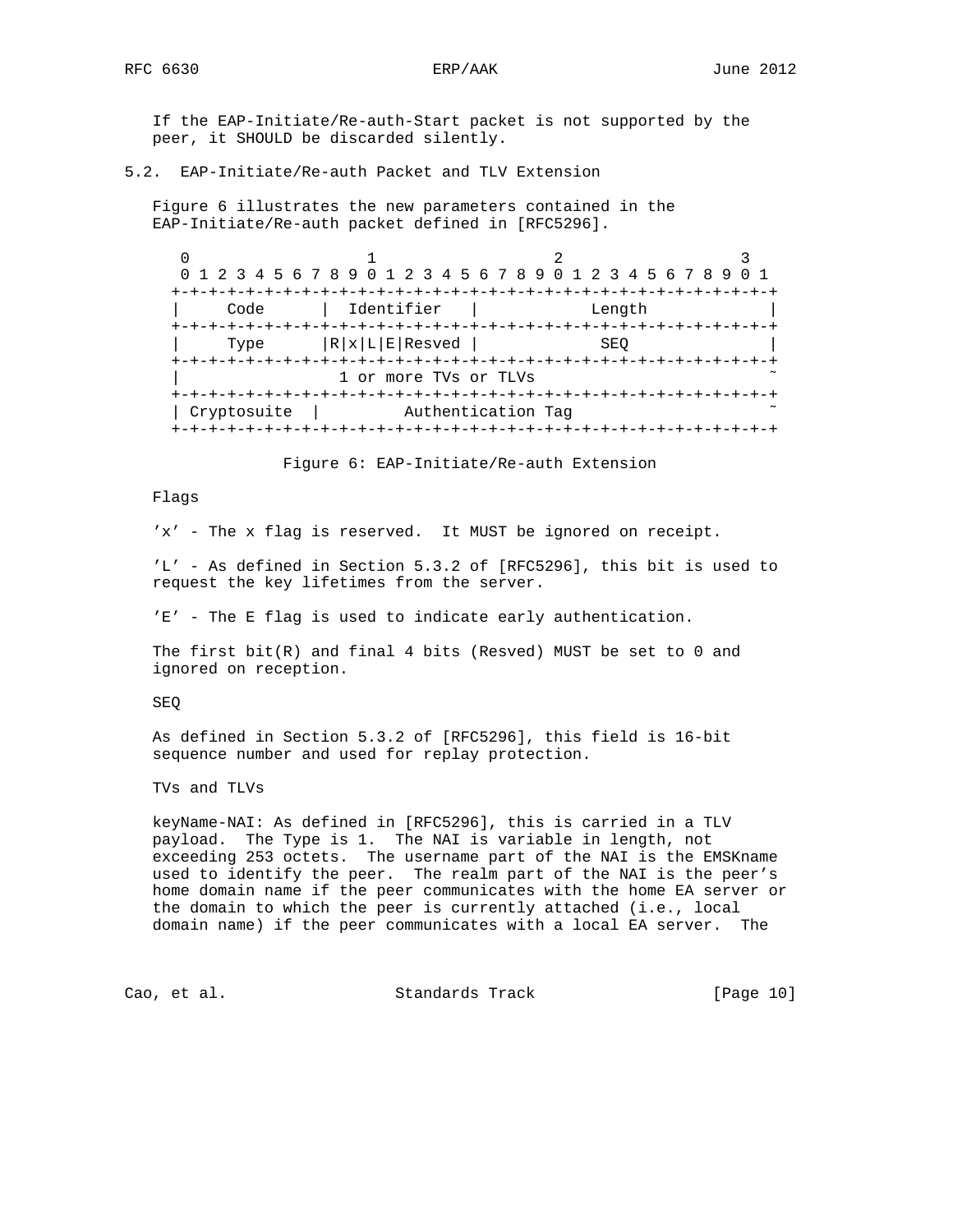SAP knows whether the KeyName-NAI carries the local domain name by comparing the domain name carried in the KeyName-NAI with the local domain name that is associated with the SAP. Exactly one keyName-NAI attribute SHALL be present in an EAP-Initiate/Re-auth packet and the realm part of it SHOULD follow the use of internationalized domain names defined in [RFC5890].

 CAP-Identifier: Carried in a TLV payload. The Type is 11. This field is used to indicate the Fully Qualified Domain Name (FQDN) of a CAP. The value field MUST be encoded as specified in Section 8 of [RFC3315]. Exactly one instance of the CAP-Identifier TLV MUST be present in the ERP/AAK-Key TLV.

 Sequence number: The Type is 7. The value field is a 16-bit field and used in the derivation of the pMSK for a CAP.

### Cryptosuite

 This field indicates the integrity algorithm used for ERP/AAK. Key lengths and output lengths are either indicated or obvious from the cryptosuite name, e.g., HMAC-SHA256-128 denotes Hashed Message Authentication Code (HMAC) computed using the SHA-256 function [RFC4868] with 256-bit key length and the output truncated to 128 bits [RFC2104]. We specify some cryptosuites below:

- 0-1 RESERVED
- 2 HMAC-SHA256-128
- 3 HMAC-SHA256-256

 HMAC-SHA256-128 is REQUIRED to implement, and it SHOULD be enabled in the default configuration.

Authentication Tag

 This field contains an integrity checksum over the ERP/AAK packet from the first bit of the Code field to the last bit of the Cryptosuite field, excluding the Authentication Tag field itself. The value field is calculated using the integrity algorithm indicated in the Cryptosuite field and rIK specified in [RFC5296] as the secret key. The length of the field is indicated by the Cryptosuite.

 The peer uses the Authentication Tag to determine the validity of the EAP-Finish/Re-auth message from the server.

Cao, et al. Standards Track [Page 11]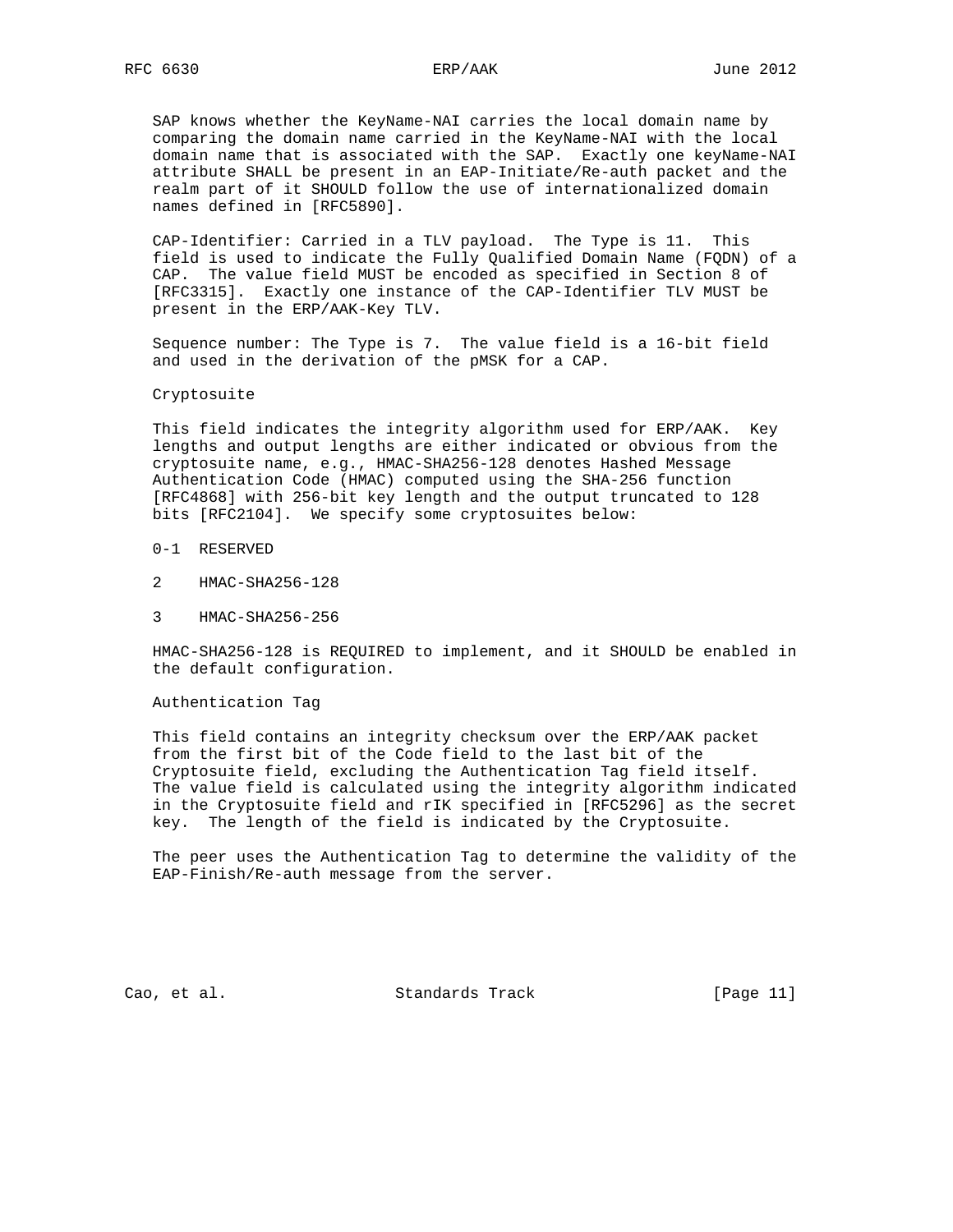If the message doesn't pass verification or the Authentication Tag is not included in the message, the message SHOULD be discarded silently.

 If the EAP-Initiate/Re-auth packet is not supported by the SAP, it SHOULD be discarded silently. The peer MUST maintain retransmission timers for reliable transport of the EAP-Initiate/Re-auth message. If there is no response to the EAP-Initiate/Re-auth message from the server after the necessary number of retransmissions (see Section 6), the peer MUST assume that ERP/AAK is not supported by the SAP.

## 5.3. EAP-Finish/Re-auth Packet and TLV Extension

 Figure 7 shows the new parameters contained in the EAP-Finish/Re-auth packet defined in [RFC5296].

| 0 1 2 3 4 5 6 7 8 9 0 1 2 3 4 5 6 7 8 9 0 1 2 3 4 5 6 7 8 9 |                       |                    |  |
|-------------------------------------------------------------|-----------------------|--------------------|--|
|                                                             |                       |                    |  |
| Code                                                        | Identifier            | Length             |  |
|                                                             |                       |                    |  |
| Type                                                        | $RxLE$ Resved         | SEO                |  |
|                                                             | 1 or more TVs or TLVs |                    |  |
|                                                             |                       |                    |  |
| Cryptosuite                                                 |                       | Authentication Tag |  |
|                                                             |                       |                    |  |

### Figure 7: EAP-Finish/Re-auth Extension

## Flags

 'R' - As defined in Section 5.3.3 of [RFC5296], this bit is used as the Result flag. This field MUST be set to '1' to indicate success, and it MUST be set to '0' otherwise.

'x' - The x flag is reserved. It MUST be ignored on receipt.

 'L' - As defined in Section 5.3.3 of [RFC5296], this bit is used to request the key lifetimes from the server.

'E' - The E flag is used to indicate early authentication.

The final 4 bits (Resved) MUST be set to 0 and ignored on reception.

Cao, et al. Standards Track [Page 12]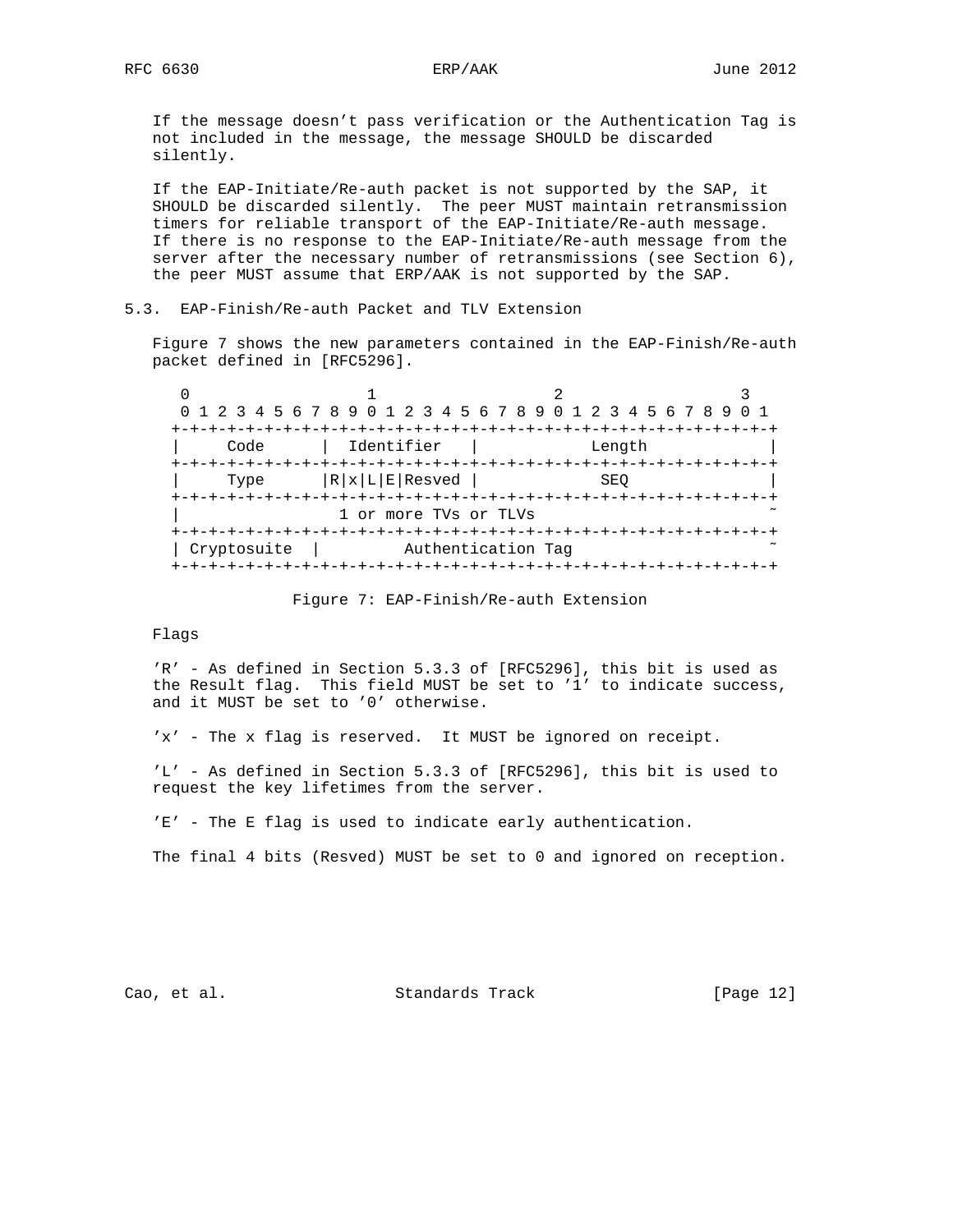SEQ

 As defined in Section 5.3.3 of [RFC5296], this field is a 16-bit sequence number and is used for replay protection.

TVs and TLVs

 keyName-NAI: As defined in [RFC5296], this is carried in a TLV payload. The Type is 1. The NAI is variable in length, not exceeding 253 octets. Exactly one keyName-NAI attribute SHALL be present in an EAP-Finish/Re-auth packet.

 ERP/AAK-Key: Carried in a TLV payload for the key container. The Type is 8. Exactly one ERP/AAK-key SHALL be present in an EAP-Finish/Re-auth packet.

 $ERP / AAK-Key ::=$  { sub-TLV: CAP-Identifier } { sub-TLV: pMSK Lifetime } { sub-TLV: pRK Lifetime } { sub-TLV: Cryptosuites }

CAP-Identifier

 Carried in a sub-TLV payload. The Type is 11 (less than 128). This field is used to indicate the identifier of the candidate authenticator. The value field MUST be encoded as specified in Section 8 of [RFC3315]. At least one instance of the CAP- Identifier TLV MUST be present in the ERP/AAK-Key TLV.

pMSK Lifetime

 Carried in a sub-TLV payload of the EAP-Finish/Re-auth message. The Type is 10. The value field is an unsigned 32-bit field and contains the lifetime of the pMSK in seconds. This value is calculated by the server after performing the pRK Lifetime computation upon receiving the EAP-Initiate/Re-auth message. The rIK SHOULD share the same lifetime as the pMSK. If the 'L' flag is set, the pMSK Lifetime attribute MUST be present.

pRK Lifetime

 Carried in a sub-TLV payload of EAP-Finish/Re-auth message. The Type is 9. The value field is an unsigned 32-bit field and contains the lifetime of the pRK in seconds. This value is calculated by the server before performing the pMSK Lifetime computation upon receiving a EAP-Initiate/Re-auth message. If the 'L' flag is set, the pRK Lifetime attribute MUST be present.

Cao, et al. Standards Track [Page 13]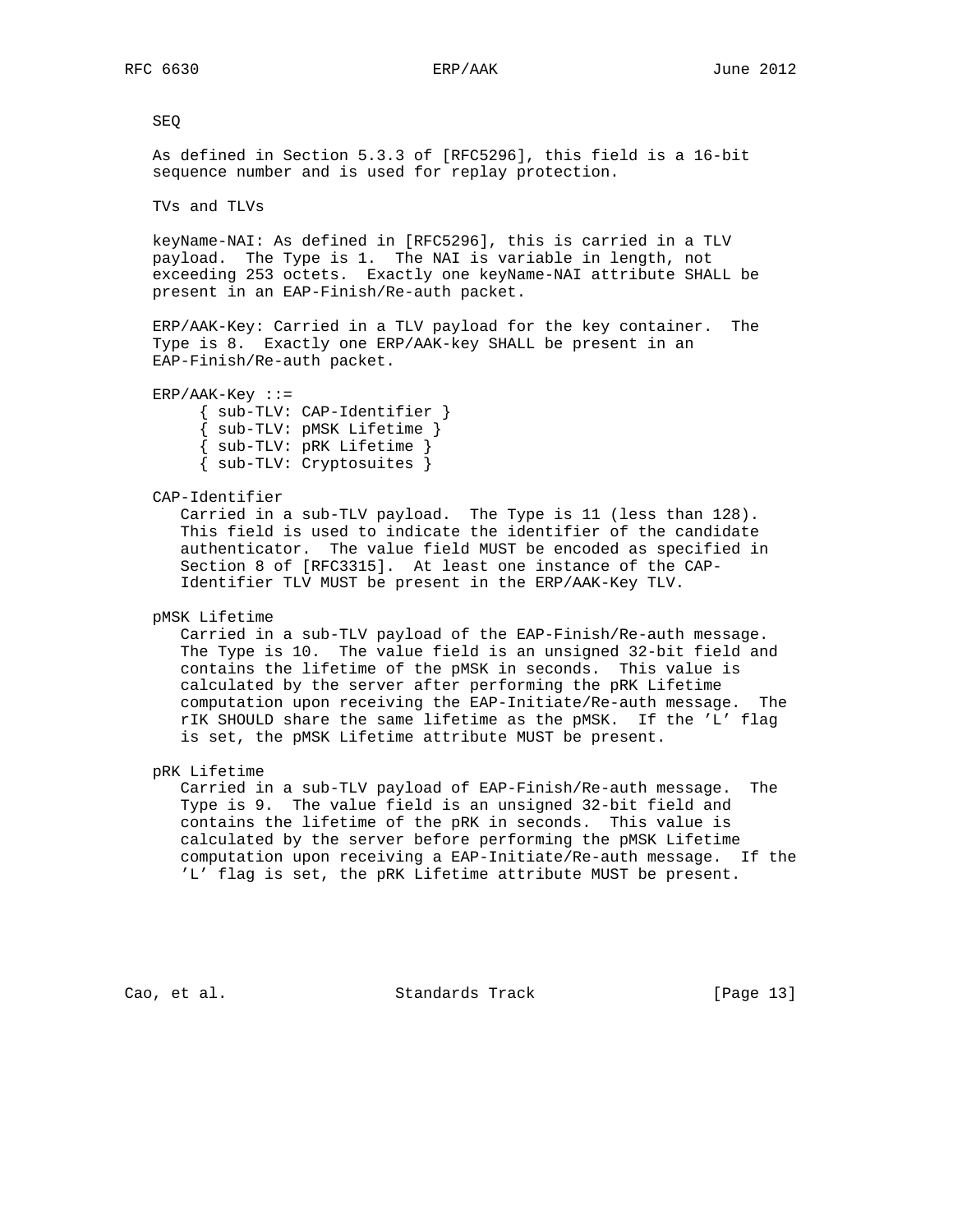### List of Cryptosuites

 Carried in a sub-TLV payload. The Type is 5 [RFC5296]. The value field contains a list of cryptosuites (at least one cryptosuite SHOULD be included), each 1 octet in length. The allowed cryptosuite values are as specified in Section 5.2. The server SHOULD include this attribute if the cryptosuite used in the EAP-Initiate/Re-auth message was not acceptable and the message is being rejected. The server MAY include this attribute in other cases. The server MAY use this attribute to signal its cryptographic algorithm capabilities to the peer.

## Cryptosuite

 This field indicates the integrity algorithm and PRF used for ERP/ AAK. HMAC-SHA256-128 is REQUIRED to implement, and it SHOULD be enabled in the default configuration. Key lengths and output lengths are either indicated or obvious from the cryptosuite name.

### Authentication Tag

 This field contains the integrity checksum over the ERP/AAK packet from the first bit of the Code field to the last bit of the Cryptosuite field, excluding the Authentication Tag field itself. The value field is calculated using the integrity algorithm indicated in the Cryptosuite field and the rIK [RFC5296] as the integrity key. The length of the field is indicated by the corresponding Cryptosuite.

 The peer uses the authentication tag to determine the validity of the EAP-Finish/Re-auth message from a server.

 If the message doesn't pass verification or the authentication tag is not included in the message, the message SHOULD be discarded silently.

 If the EAP-Initiate/Re-auth packet is not supported by the SAP, it is discarded silently. The peer MUST maintain retransmission timers for reliable transport of the EAP-Initiate/Re-auth message. If there is no response to the EAP-Initiate/Re-auth message from the server after the necessary number of retransmissions (see Section 6), the peer MUST assume that ERP/AAK is not supported by the SAP.

## 5.4. TV and TLV Attributes

 With the exception of the rRK Lifetime and rMSK Lifetime TV payloads, the attributes specified in Section 5.3.4 of [RFC5296] also apply to this document. In this document, new attributes that may be present in the EAP-Initiate and EAP-Finish messages are defined as below:

Cao, et al. Standards Track [Page 14]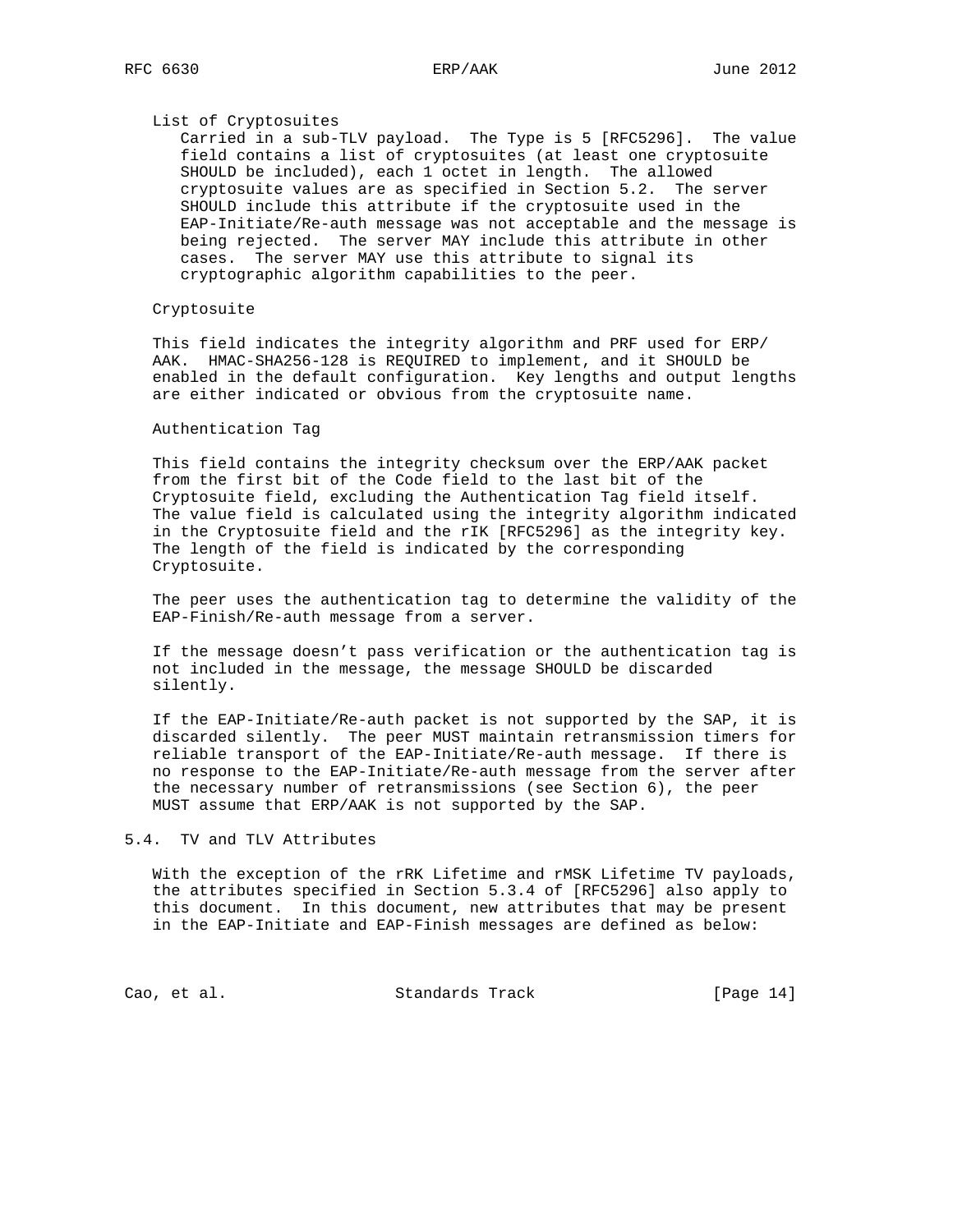- o Sequence number: This is a TV payload. The Type is 7.
- o ERP/AAK-Key: This is a TLV payload. The Type is 8.
- o pRK Lifetime: This is a TV payload. The Type is 9.
- o pMSK Lifetime: This is a TV payload. The Type is 10.
- o CAP-Identifier: This is a TLV payload. The Type is 11.
- 6. Lower-Layer Considerations

 Similar to ERP, some lower-layer specifications may need to be revised to support ERP/AAK; refer to Section 6 of [RFC5296] for additional guidance.

7. AAA Transport Considerations

 The AAA transport of ERP/AAK messages is the same as that of the ERP message [RFC5296]. In addition, this document requires AAA transport of the ERP/AAK keying materials delivered by the ERP/AAK server to the CAP. Hence, a new AAA message for the ERP/AAK application should be specified to transport the keying materials.

8. Security Considerations

 This section provides an analysis of the protocol in accordance with the AAA key management requirements specified in [RFC4962].

- o Cryptographic algorithm independence: ERP-AAK satisfies this requirement. The algorithm chosen by the peer for calculating the authentication tag is indicated in the EAP-Initiate/Re-auth message. If the chosen algorithm is unacceptable, the EAP server returns an EAP-Finish/Re-auth message with a Failure indication.
- o Strong, fresh session keys: ERP-AAK results in the derivation of strong, fresh keys that are unique for the given CAP. A pMSK is always derived on demand when the peer requires a key with a new CAP. The derivation ensures that the compromise of one pMSK does not result in the compromise of a different pMSK at any time.
- o Limit key scope: The scope of all the keys derived by ERP-AAK is well defined. The pRK is used to derive the pMSK for the CAP. Different sequence numbers for each CAP MUST be used to derive a unique pMSK.

Cao, et al. Standards Track [Page 15]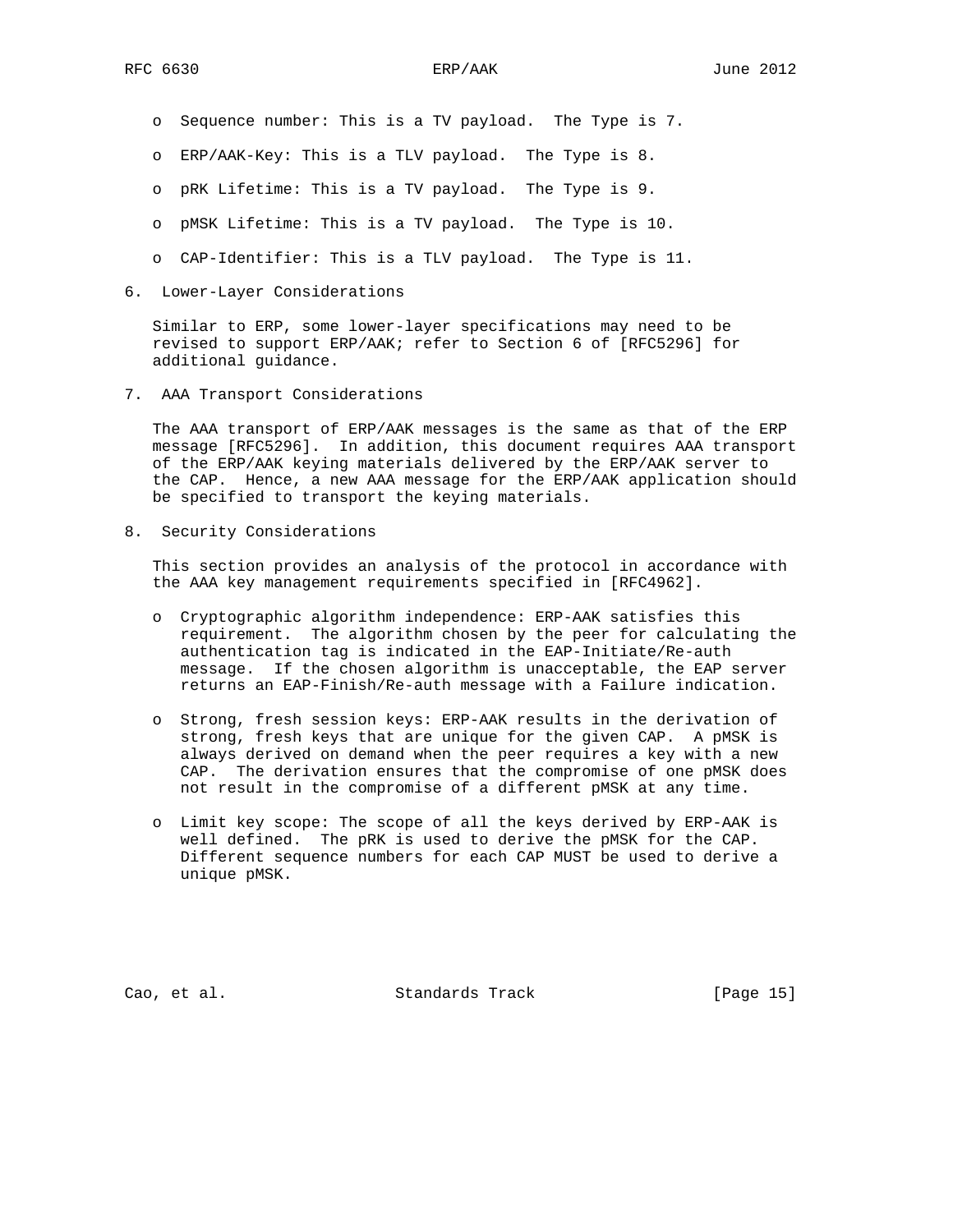- o Replay detection mechanism: For replay protection, a sequence number associated with the pMSK is used. The peer increments the sequence number by one after it sends an ERP/AAK message. The server sets the expected sequence number to the received sequence number plus one after verifying the validity of the received message, and it responds to the message.
- o Authenticate all parties: The EAP Re-authentication Protocol provides mutual authentication of the peer and the server. The peer and SAP are authenticated via ERP. The CAP is authenticated and trusted by the SAP.
- o Peer and authenticator authorization: The peer and authenticator demonstrate possession of the same keying material without disclosing it, as part of the lower-layer secure authentication protocol.
- o Keying material confidentiality: The peer and the server derive the keys independently using parameters known to each entity.
- o Uniquely named keys: All keys produced within the ERP context can be referred to uniquely as specified in this document.
- o Prevent the domino effect: Different sequence numbers for each CAP MUST be used to derive the unique pMSK so that the compromise of one pMSK does not hurt any other CAP.
- o Bind key to its context: The pMSKs are bound to the context in which the sequence numbers are transmitted.
- o Confidentiality of identity: This is the same as with ERP [RFC5296].
- o Authorization restriction: All the keys derived are limited in lifetime by that of the parent key or by server policy. Any domain-specific keys are further restricted to be used only in the domain for which the keys are derived. Any other restrictions of session keys may be imposed by the specific lower layer and are out of scope for this specification.
- 9. IANA Considerations

 IANA has assigned five TLVs from the registry of EAP Initiate and Finish Attributes maintained at http://www.iana.org/assignments/eap-numbers/ with the following numbers:

Cao, et al. Standards Track [Page 16]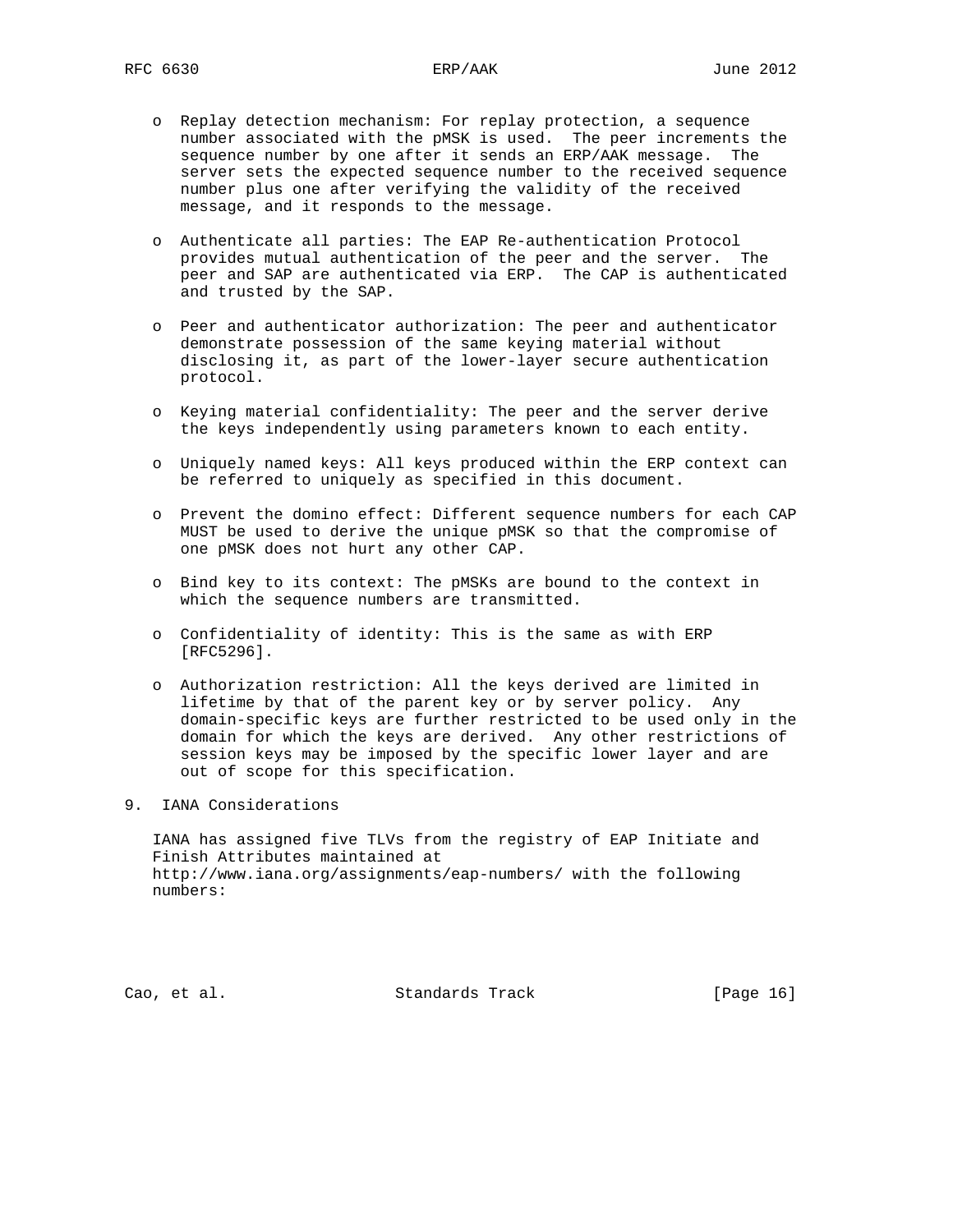o Sequence number: This is a TV payload. The Type is 7.

o ERP/AAK-Key: This is a TLV payload. The Type is 8.

o pRK Lifetime: This is a TLV payload. The Type is 9.

o pMSK Lifetime: This is a TLV payload. The Type is 10.

o CAP-Identifier: This is a TLV payload. The Type is 11.

 This document reuses the cryptosuites that were created for "Re-authentication Cryptosuites" in [RFC5296].

 Further, IANA has added a new label in the "User Specific Root Keys (USRK) Key Labels" sub-registry of the "Extended Master Session Key (EMSK) Parameters" registry, as follows:

EAP Early-Authentication Root Key@ietf.org

 A new registry for the flags in the EAP Initiate/Re-auth-Start message called the "EAP Initiate/Re-auth-Start Flags" has been created and a new flag (E) has been assigned as follows:

(E) 0x80

 The rest of the values in the 8-bit field are reserved. New values can be assigned by Standards Action or IESG Approval [RFC5226].

 A new registry for the flags in the EAP Initiate/Re-auth message called the "EAP Initiate/Re-auth Flags" has also been created. The following flags are reserved:

- (R) 0x80 [RFC5296]
- (B) 0x40 [RFC5296]
- (L) 0x20 [RFC5296]

This document assigns a new flag (E) as follows:

(E) 0x10

 The rest of the values in the 8-bit field are reserved. New values can be assigned by Standards Action or IESG Approval.

 Further, this document creates a new registry for the flags in the EAP Finish/Re-auth message called the "EAP Finish/Re-auth Flags". The following values are assigned.

Cao, et al. Standards Track [Page 17]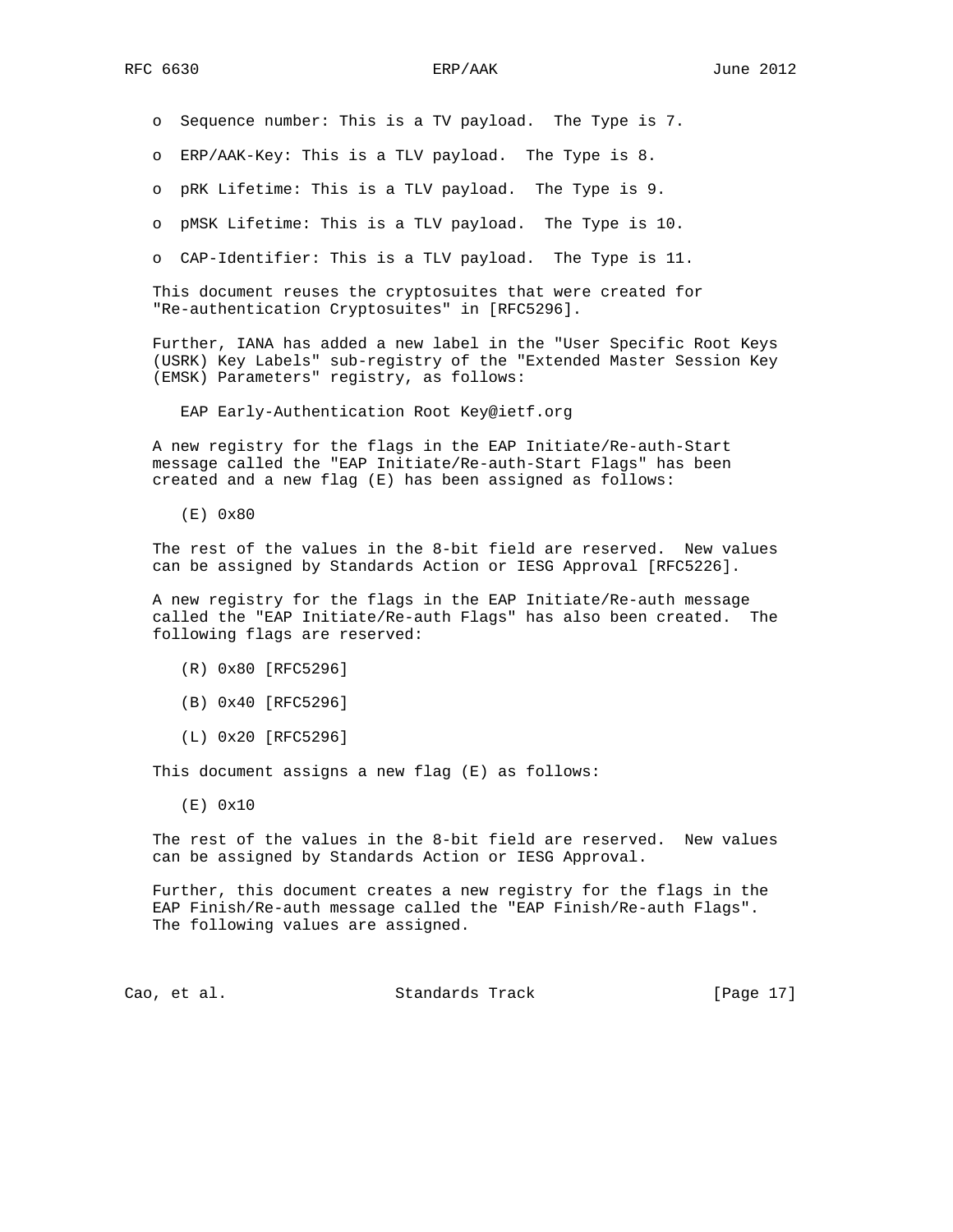- (R) 0x80 [RFC5296]
- (B) 0x40 [RFC5296]
- (L) 0x20 [RFC5296]

This document assigns a new flag (E) as follows:

(E) 0x10

 The rest of the values in the 8-bit field are reserved. New values can be assigned by Standards Action or IESG approval.

10. Acknowledgements

 In writing this document, Yungui Wang contributed to early versions of this document and we have received reviews from many experts in the IETF, including Tom Taylor, Tena Zou, Tim Polk, Tan Zhang, Semyon Mizikovsky, Stephen Farrell, Radia Perlman, Miguel A. Garcia, and Sujing Zhou. We apologize if we miss some of those who have helped us.

- 11. References
- 11.1. Normative References
	- [RFC2119] Bradner, S., "Key words for use in RFCs to Indicate Requirement Levels", BCP 14, RFC 2119, March 1997.
	- [RFC3315] Droms, R., Bound, J., Volz, B., Lemon, T., Perkins, C., and M. Carney, "Dynamic Host Configuration Protocol for IPv6 (DHCPv6)", RFC 3315, July 2003.
	- [RFC4282] Aboba, B., Beadles, M., Arkko, J., and P. Eronen, "The Network Access Identifier", RFC 4282, December 2005.
	- [RFC5226] Narten, T. and H. Alvestrand, "Guidelines for Writing an IANA Considerations Section in RFCs", BCP 26, RFC 5226, May 2008.
	- [RFC5295] Salowey, J., Dondeti, L., Narayanan, V., and M. Nakhjiri, "Specification for the Derivation of Root Keys from an Extended Master Session Key (EMSK)", RFC 5295, August 2008.
	- [RFC5296] Narayanan, V. and L. Dondeti, "EAP Extensions for EAP Re-authentication Protocol (ERP)", RFC 5296, August 2008.

|  | Cao, et al. | Standards Track | [Page 18] |  |  |
|--|-------------|-----------------|-----------|--|--|
|--|-------------|-----------------|-----------|--|--|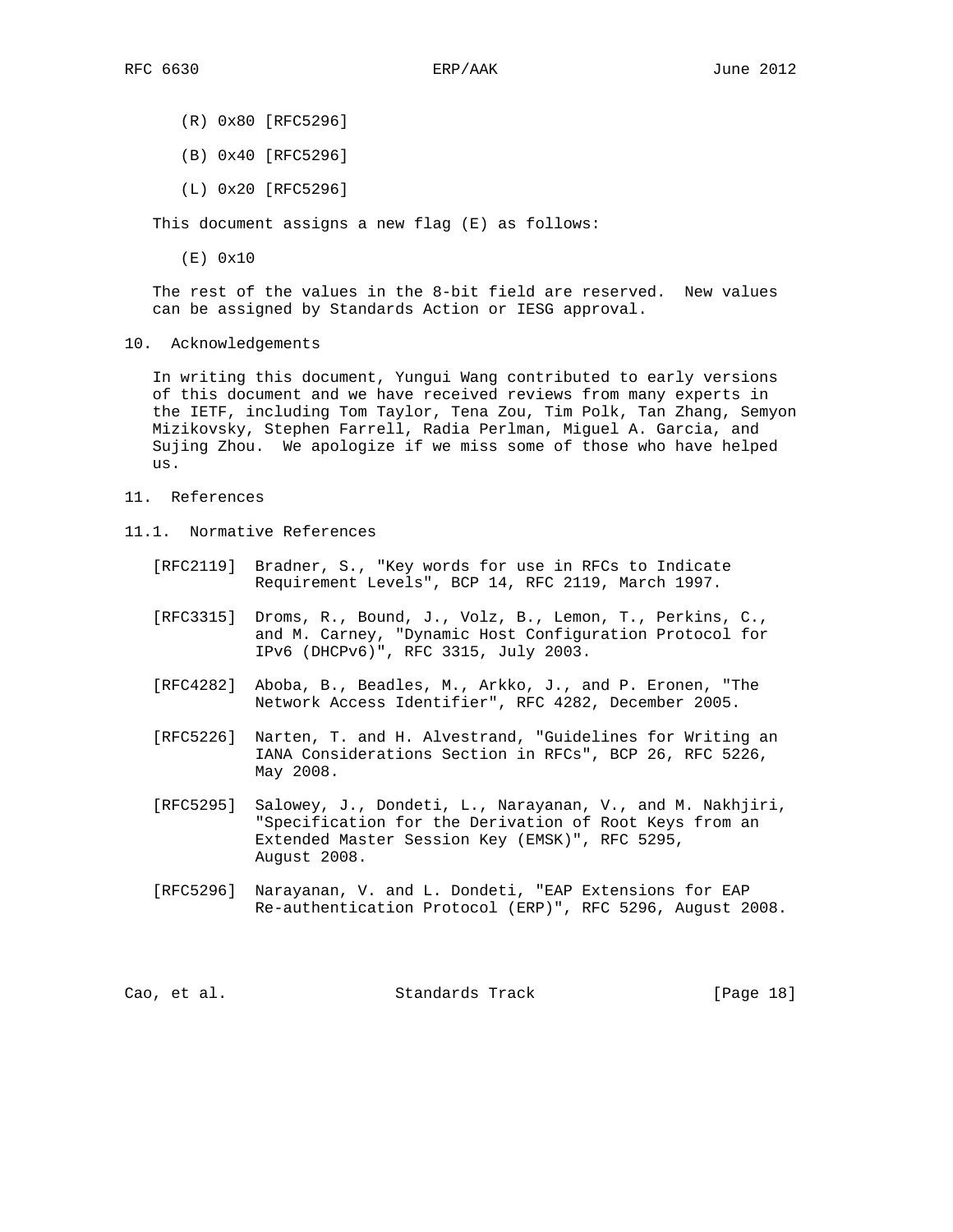- 11.2. Informative References
	- [KEYTRAN] Zorn, G., Wu, W., and V. Cakulev, "Diameter Attribute- Value Pairs for Cryptographic Key Transport", Work in Progress, August 2011.
	- [RFC2104] Krawczyk, H., Bellare, M., and R. Canetti, "HMAC: Keyed- Hashing for Message Authentication", RFC 2104, February 1997.
	- [RFC3588] Calhoun, P., Loughney, J., Guttman, E., Zorn, G., and J. Arkko, "Diameter Base Protocol", RFC 3588, September 2003.
	- [RFC3748] Aboba, B., Blunk, L., Vollbrecht, J., Carlson, J., and H. Levkowetz, "Extensible Authentication Protocol (EAP)", RFC 3748, June 2004.
	- [RFC4868] Kelly, S. and S. Frankel, "Using HMAC-SHA-256, HMAC-SHA- 384, and HMAC-SHA-512 with IPsec", RFC 4868, May 2007.
	- [RFC4962] Housley, R. and B. Aboba, "Guidance for Authentication, Authorization, and Accounting (AAA) Key Management", BCP 132, RFC 4962, July 2007.
	- [RFC5836] Ohba, Y., Wu, Q., and G. Zorn, "Extensible Authentication Protocol (EAP) Early Authentication Problem Statement", RFC 5836, April 2010.
	- [RFC5890] Klensin, J., "Internationalized Domain Names for Applications (IDNA): Definitions and Document Framework", RFC 5890, August 2010.

Cao, et al. Standards Track [Page 19]